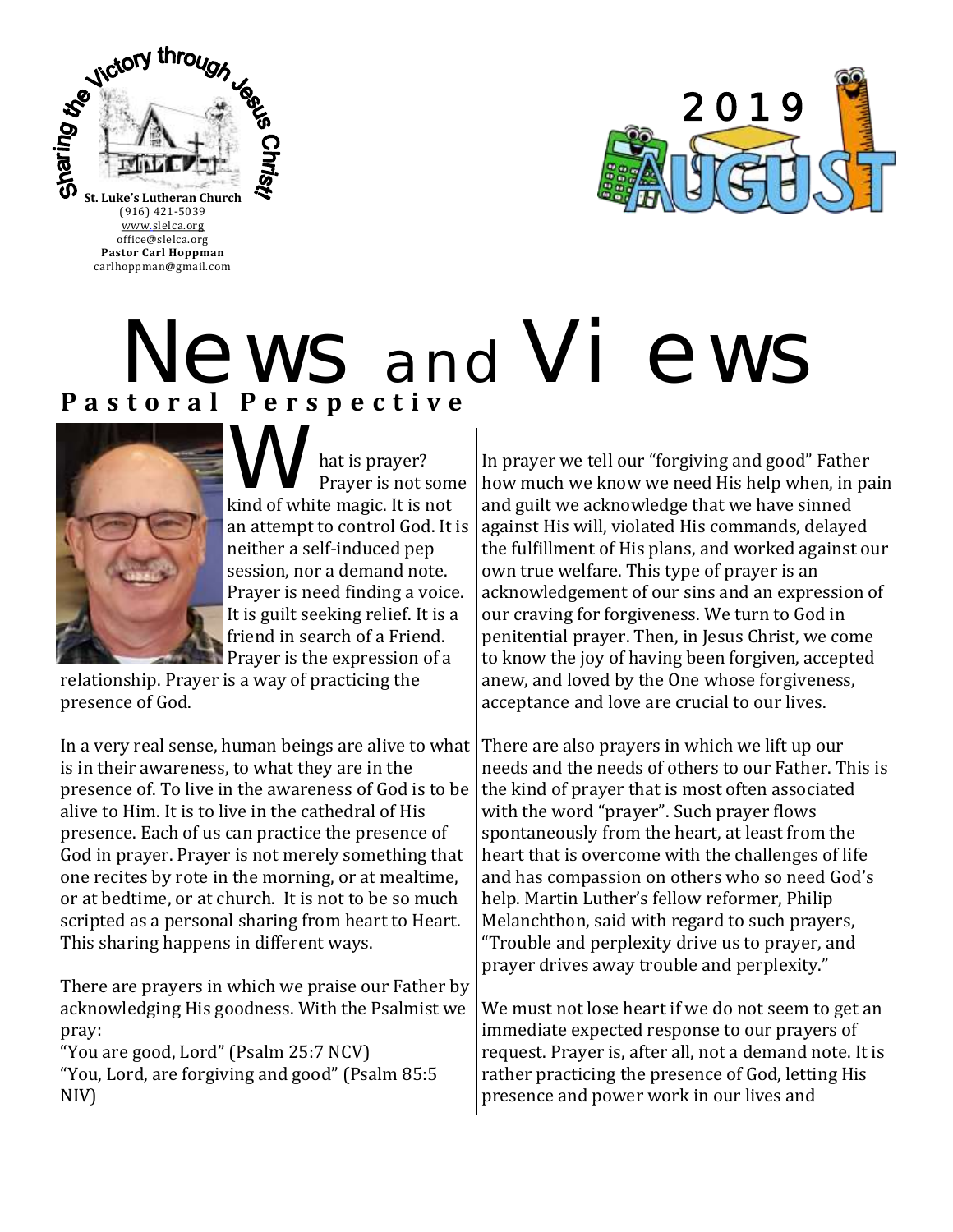situations. By practicing the presence of God, we learn our total dependence on God. We learn to look to God, not for favors, but for the power of His love to be active in any given situation. Our relationship with God grows through the persistent practice of prayer.

By faith in Jesus Christ, we are equipped to bring our prayers to God in the full confidence that He will hear and answer us. Prayer is our way of practicing the presence of God. It is communicating in a very personal and intimate way with the God who is our loving Father. For the privilege of prayer, we truly give thanks, in Jesus' name. Amen.

Spreading, Serving and Sharing with You, Pastor Carl



#### **Outreach LUNCHEON**

Please join us for a fun Saturday Luncheon.

Date: August 10th, 2019 Location: Sizzler Restaurant, 6009 Florin Road, Sacramento, CA Time: 11:00AM

Cost: Each person and/or couple will pay for their meal at the front counter.



#### **Planning Meeting**

The Fall Festival is just around the corner and we are going to begin the planning for the event after worship on Sunday, August 18, in room 3. If you are interested in participating, but unable to attend the planning meeting just let Marlene Kiser know. We look forward to you joining us for the Fall Festival so mark your calendars for Saturday, October 5th 8:00am-2:00pm.



Hear ye, hear ye! COMMUNITY CONCERNS COMMITTEE MEETINGS are being changed from 4th Thursday to 2nd Thursday effective August. Please come and join us to talk about this year's Trunk or Treat, and our school backpacks. 7 PM, church office.

We will be stuffing backpacks on August 4th after service. Here is a list of items we still need:

#### **Items for Students:**

Binders Spiral Notebooks Color pencils Paint sets Crayons Wide ruled paper Erasers Pens Glue Sharpeners Glue sticks **Rulers** Highlighters Scissors Markers (washable)

#### **Items for the classroom:**

Kleenex Dry erase markers Color paper Reams of copy paper

#### **SAVE THE DATE! ANNUAL CONGREGATIONAL**



#### **SUNDAY, SEPTEMBER 8th**

Following the 10:30am service, everyone is invited to come to the courtyard for great food, fellowship and the Sunday School art show.

More details to follow in the September News & Views.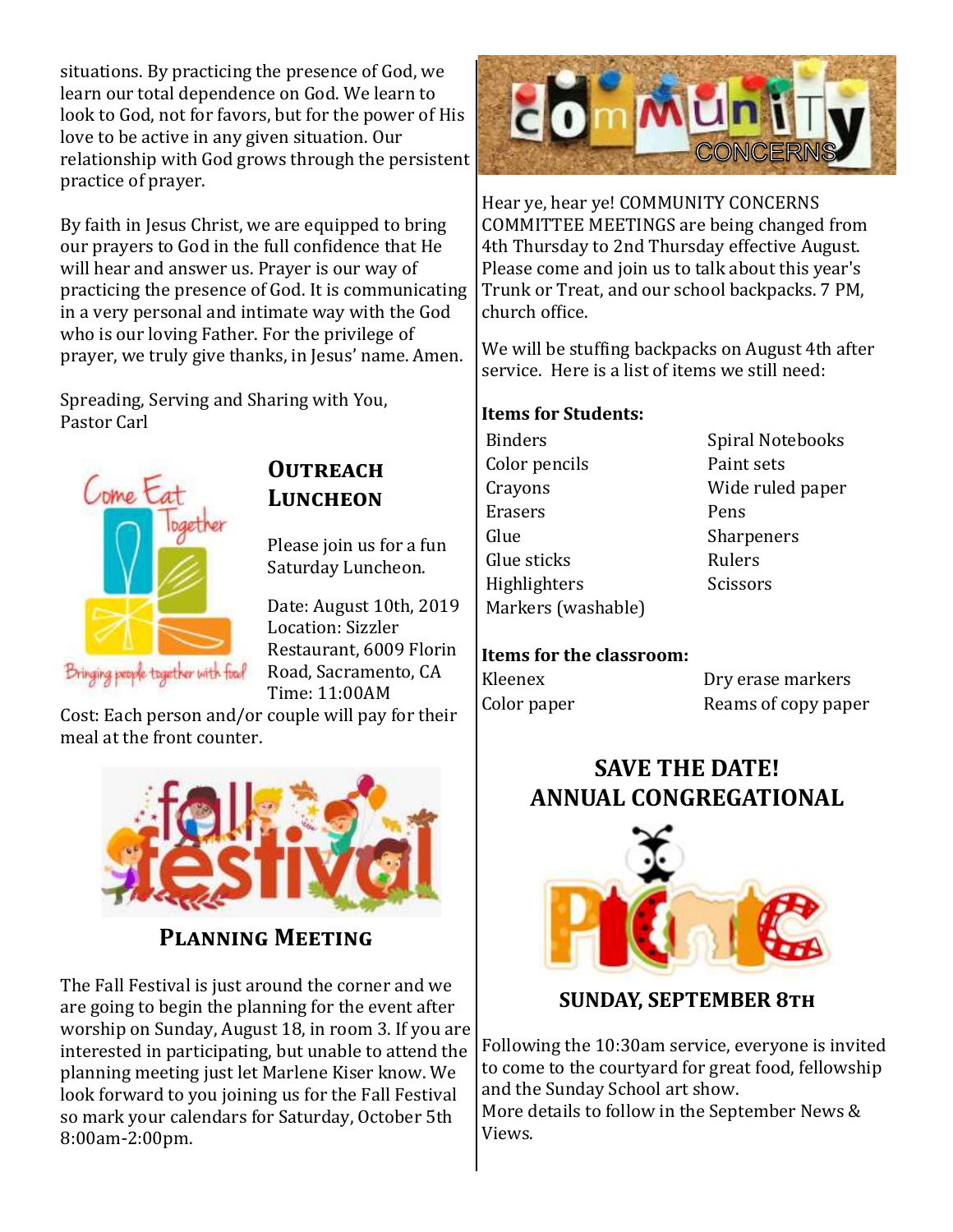# WomenELCA

Our next W-ELCA gathering will be an off-site luncheon on Saturday September 14th, 2019, at Chicago Fire at 7101 Laguna Blvd, Elk Grove. For those needing a ride we will meet at the church at 11:00 am, and then head over to the restaurant. For those not needing a ride we will be at the restaurant. Be sure to watch for a signup sheet on the opportunity table in August, please indicate on the sign-up sheet if you will be needing a ride.

Mission for the month will be for Chicks in Crisis: needs include Baby, maternity an kitchen items.

Yours in Christ, Marlene Kiser, WELCA President





The annual Worship and Music Luau will be Saturday evening, September 21 with fantastic food, fun activities, fabulous entertainment and the dessert auction. You and

your family and friends can bid on delicious desserts to share at your table or take home. We will have a Hawaiian apparel contest so dress for success in your most striking tropical wear.

Entertainment will be provided by the chancel choir and the bell choir. The bell choir has a special surprise planned this year that you won't want to miss. Tickets are \$5 for children 3 to 12, \$15 for 13 and up. Children under 3 are free. Tickets will be available in August. Be sure to bring them for check -in to be eligible to win the door prize.

Last year was our most successful Luau ever because we had so much wonderful help from the congregation with decorating, cooking, activities and, of course, clean up. If you can help again this year, there will be a planning meeting after church Sunday, July 28.

**20th Annual Fireworks Sale** … and on the 8th day, they rested …



Wow, 20 years and still going strong! We were blest with an abundance of goodwill and fellowship again this year – and Great Weather again – no days above 93 degrees!

There was the usual cadre of volunteers who helped out by providing food, water, snacks, drinks, other tangible or monetary donations, selling or buying fireworks, setting up or taking down the booth, or who spread the word to family and friends to stop on by and visit us. We all had a great time!

On the sales side, we were just over \$24,550 in sales. Better than last year, but still a little below our normal average sales. After paying for expenses (fireworks, taxes, assorted sundries, and permits), we'll put over \$8,050 in the bank to help the Property Board with the work they do here in keeping the church facilities in tip-top shape! Of that total, 10% will go to the Community Concerns Board to be shared for benevolence.

A loud shout-out goes to all the wonderful folks who brought us food this year. We had great pizza, fried chicken, salads, fruit, brownies, cookies, popcorn, chips, and other snacks.

We always have a great time working at the booth because it's always nice to meet the new faces, welcome our returning customers, and to watch the excitement in the kids' faces. That's the best part, the fellowship and fun we share with our neighbors and friends.

And finally, an extra shout-out to my faithful team of volunteers (Dorothy, Ron, Pat, Peggy, Al, Carol, Karen, Jack, Micki, Bruce, Karen, Marlene, Paul, Pastor Carl, Holly, Ed, Kirsten, Bob, Carolyn, Connie, Kelly, Frank, Jacob, Stephen, Pat, Faith, and many, many, others), who were there to assist in some way or another. Also to Pastor Carl for coming out on June 30th to provide us a special Sunday service with Communion. And finally, an extra shout-out to Phillip and Jennifer Connell who could provide a truck and trailer again to haul our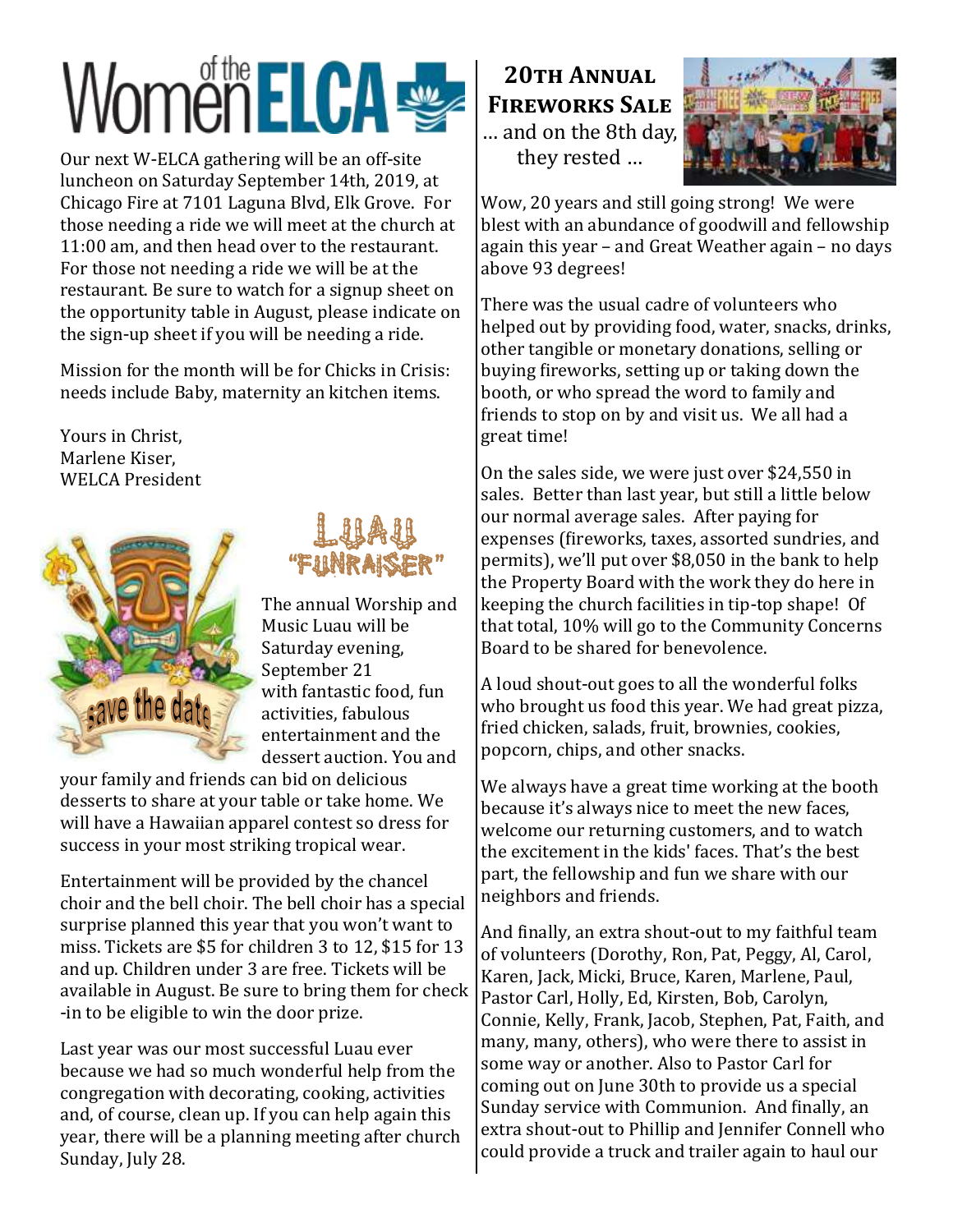fireworks to and from the warehouse. We couldn't have done it without all of you! Thank you to all and see you next year!

In His Name…

Larry Dockter Fireworks Committee Chairman



| Lois Sherrets             | August 01        |
|---------------------------|------------------|
| Lydia Toloy               | August 03        |
| Ralph Zbrog               | August 03        |
| <b>Elsbeth Whitehurst</b> | August 04        |
| Alexander Iniguez         | August 07        |
| Irene Boschee             | August 08        |
| Linda Duffek              | August 10        |
| Stephanie Espinoza        | August 11        |
| Amber Mansfield           | August 16        |
| Kay Yakabe                | August 16        |
| Kristen Encinas           | August 18        |
| <b>Craig Richey</b>       | <b>August 20</b> |
| <b>Angie Martinez</b>     | August 21        |
| Angelo Osako              | August 21        |
| Aiyana Tice               | <b>August 22</b> |
| Zoe Franklin              | August 23        |
| <b>Mack Vance</b>         | August 23        |
| <b>Carolyn Andrews</b>    | August 27        |
| Jack Orcutt               | <b>August 29</b> |
| <b>Faith Thomas</b>       | August 31        |



I hope Summer has been good to everyone. We have one last event before school is back in session. Carole Vance (Noella's grandma) has graciously invited us to use her pool for an end of Summer party! We are going to do this as our water day scheduled for Sunday the 11th of August.

We would head over to Carole's after church and our monthly meeting, so around 1 pm. Kids can be picked up from Carole's, or St. Luke's depending on parental preference. We will likely be done no later than 5p.m.

Time/Date: Sunday August 11 from 1pm to 5pm (SLY meeting prior to field trip, at noon) Place: Carole and Mack Vance residence (Address to be announced) Please RSVP via phone to (916) 271-7566 no later than Sunday August 4th. Permission slips needed before/ or day-of before departure

-Laura Tice



**Al & Irene Boschee** The Meadows Senior Living 9325 East Stockton Blvd #144 Elk Grove, CA 95624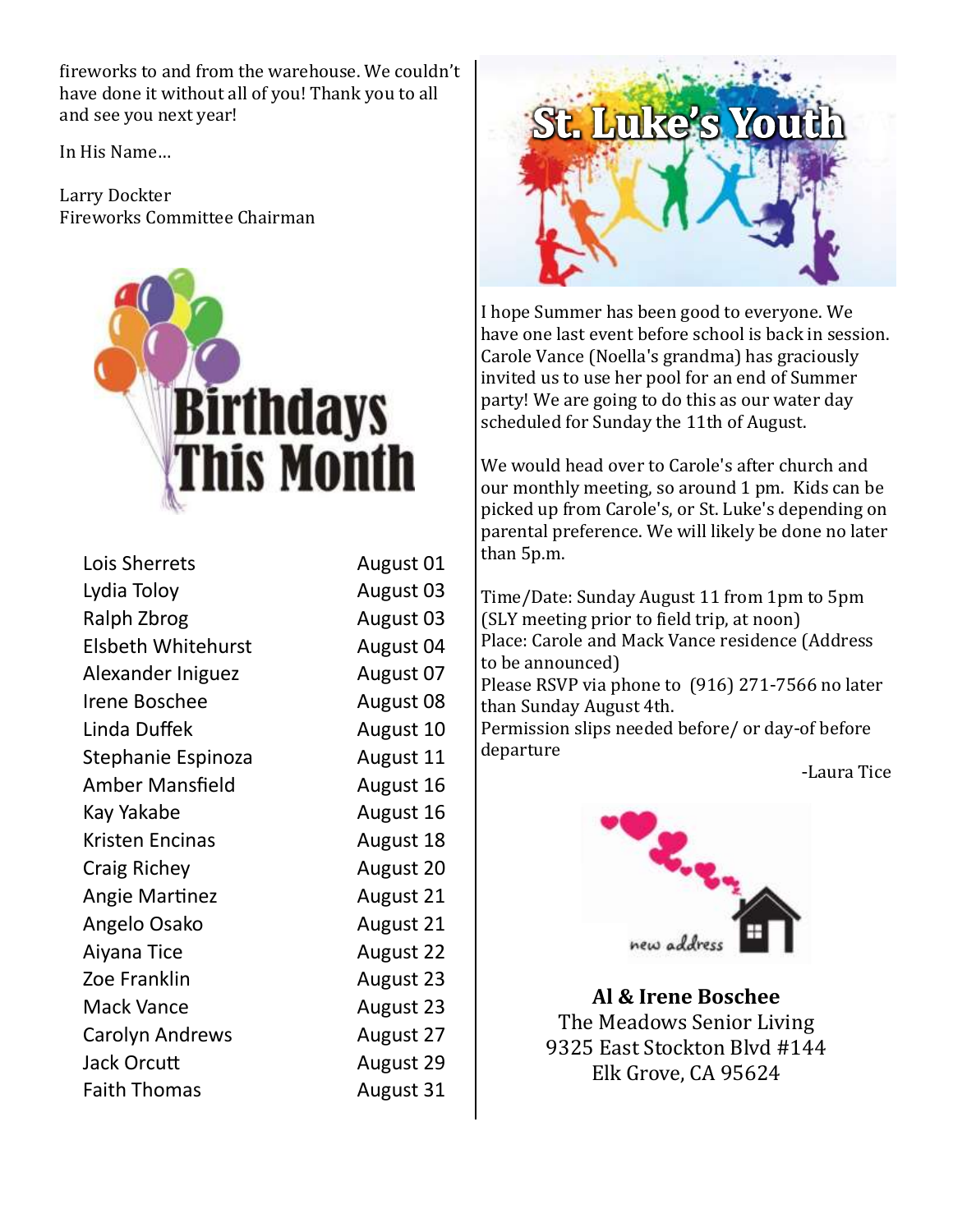

We welcome you into the body of Christ and into the mission we share. May he join us in giving thanks and praise to God and bearing God's creative and redeeming word to all the world.



Benjamin Quintero<br>
Parents: Stephanie & Luis Quintero<br>
Sponsors: Maria & David Torros Sponsors: Maria & David Torres Parents: Maria & David Torres Leah Elizabeth Torres Sponsors: Stephanie & Luis Quintero

Keyara Diane **Norwood** 

Parents: Chelsea Norwood & Dylan Martin Sponsors: Amy Rodriguez

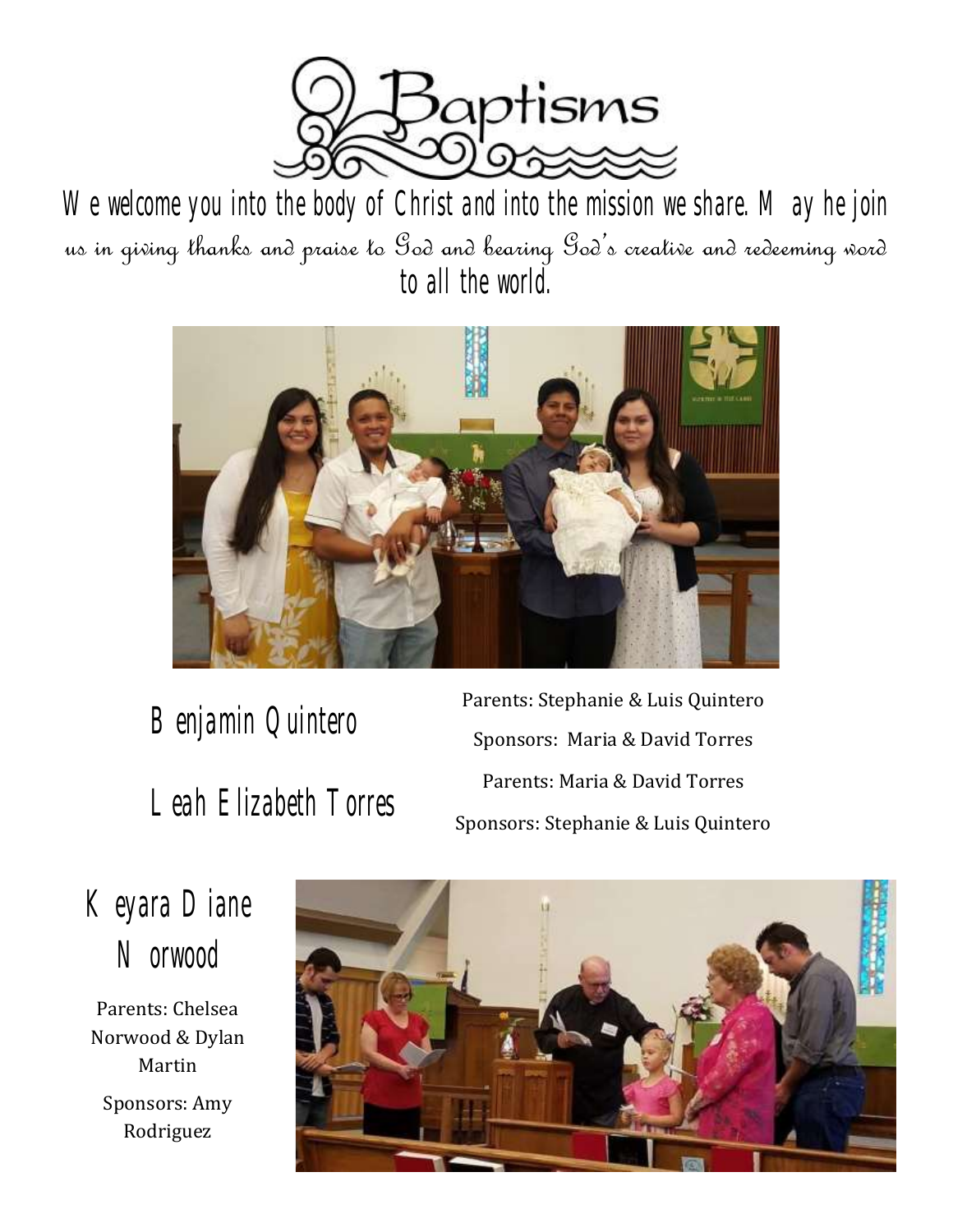

August 4 **Carol Carney** In Memory of Jerry's Birthday August 11 **Marlene & Duane Kiser** For Aiden Kiser's 6th Birthday August 18 **Connie Ruele** For Amber Mansfield's 18th Birthday August 25 *Needed*

### **Financial Secretary Report**

#### **June 2019**

#### **Comments:**

- A. In June, a substantial contribution was received, which skews this report. Without this generous gift, the monthly and Year-to-Date figures would be considerably less.
- B. June was a five-Sunday month. The Year-to-Date data provides a "mid-year check" for members and the church leadership.
- C. In July, a mid-year contribution statement will be distributed to each contributing member. If you do not receive a statement, contact me.
- D. Several members are giving their contribution "online". If you wish to give "online", access your bank's website and select "Pay Bills". You will need the address of St. Luke's Lutheran Church, which is 7595 Center Parkway, Sacramento, CA, 95823.
- E. To assist the Sunday Counters and the Financial Secretary, please –
	- For a special contribution, clearly mark in large, bold letters how the contribution is to be used.
	- Use numbered envelopes, when feasible.
	- If you need numbered envelopes, either see me or drop a note in the offering.
	- When using pew envelopes, please write legibly.
- F. If you have any questions or suggestions, please do not hesitate to contact me.

Jack Fenske St. Luke's Financial Secretary 916-714-3626 [LRFenske@comcast.net](mailto:LRFenske@comcast.net)

| <b>General Fund (Only) Contributions</b> |                   |                     |       |  |  |
|------------------------------------------|-------------------|---------------------|-------|--|--|
| Data                                     | <b>This Month</b> | <b>Year to Date</b> |       |  |  |
| <b>Total</b><br><b>Contributions</b>     | \$26,018          | \$116,941           |       |  |  |
| <b>Compared to</b>                       | \$7,052           | \$13,496            |       |  |  |
| <b>Budget</b>                            | 37.2%             |                     | 13.0% |  |  |
| <b>Compared to</b>                       | \$7,567           | \$16,413            |       |  |  |
| 2018                                     | 41.0%             |                     | 16.3% |  |  |
| <b>No. of Contributors</b>               |                   |                     |       |  |  |
| 2019<br>(Current Year)                   | 80                | 80                  | avg.  |  |  |
| 2018<br>(Last Year)                      | 89                | 86                  | avg.  |  |  |
| <b>Other Special Gifts</b>               |                   |                     |       |  |  |
| Sunday School                            |                   |                     | \$47  |  |  |
| Flowers                                  |                   | \$205               |       |  |  |
| Memorials                                |                   | \$60                |       |  |  |

*Note: Plus values are good; minus values are not.* 

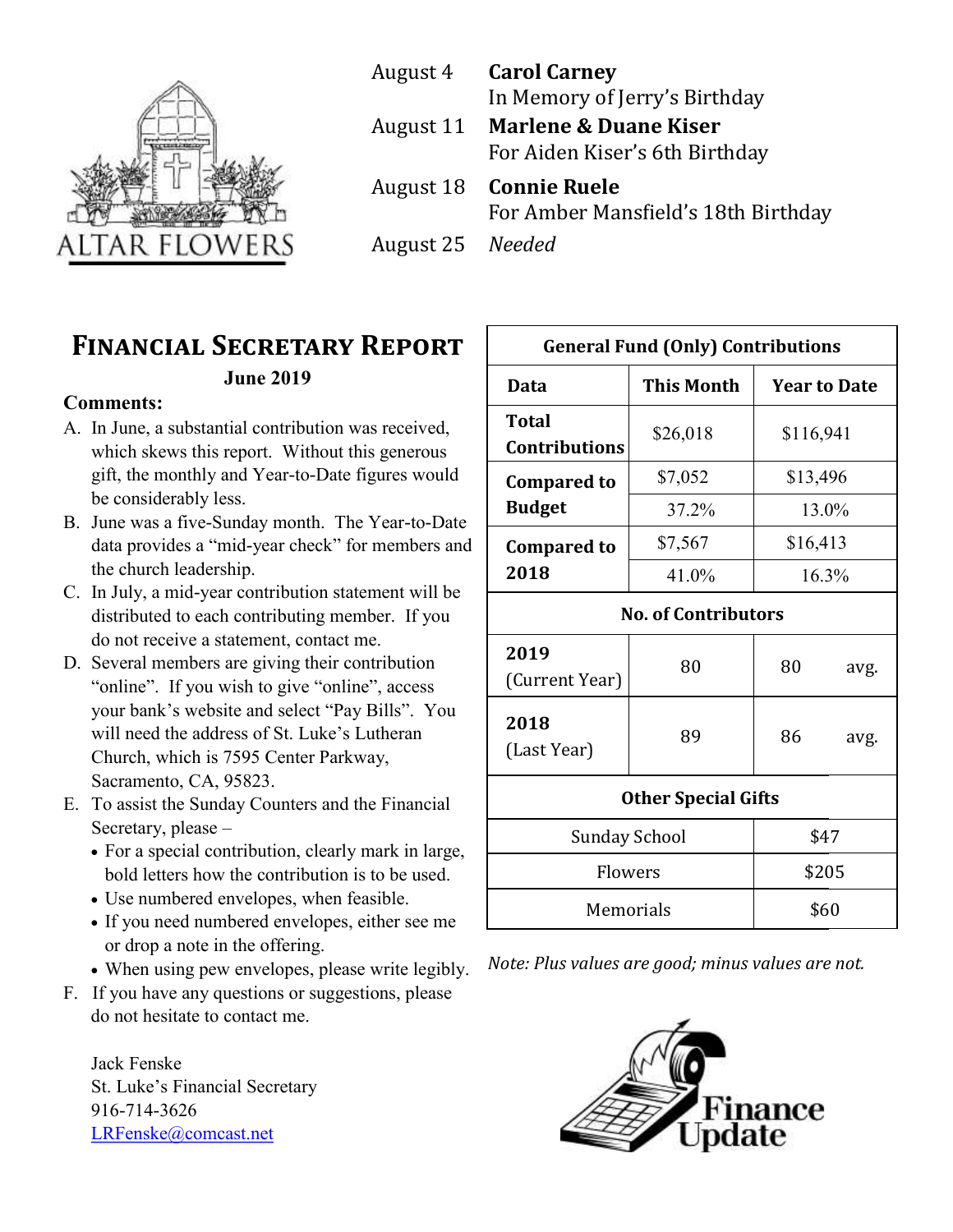## **Worship Assistants**

#### **Altar Care**

| (8:15 a.m.)  | Cheryl Franklin                          |
|--------------|------------------------------------------|
| (10:30 a.m.) |                                          |
| August 4     | Faith Thomas. Marlene Kiser              |
| August 11    | <b>Shirley Prouty</b>                    |
| August 18    | Dave Saxby, Marlene Kiser                |
| August 25    | <b>Ben Briel</b>                         |
|              |                                          |
|              |                                          |
|              | <b>Communion Servers</b>                 |
| August 4     | Kelly Boyer, Linda Duffek, Betty Englund |
|              |                                          |
| August 18    | Mary Frances Harris,                     |
|              | Kirsten Ireton, Marlene Kiser            |
|              |                                          |
|              | <b>Counters</b>                          |

- August 4 Debi Lentsch, Connie Reule
- August 11 John Orcutt, Triss Hoppman
- August 18 Betty Englund, Barbara Manlapig
- August 25 Holly Hoppman, Marlene Kiser

#### **Greeters**

- August 4 Carole Johnson, Brenda Sulzmann
- August 11 Lizzy Lynch, Paul Edwards
- August 18 *Needed*
- August 25 *Needed*

#### **Prayer Leaders**

- August 4 Gail Weber August 11 Merle Zbrog August 18 Ralph Zbrog
- August 25 Bob Behr

#### **Psalm Leaders**

- August 4 Sierra Etchison
- August 11 Aiyana Tice
- August 18 Lucy Orcutt
- August 25 Amber Mansfield

#### **Head Ushers**

| 8:15 a.m. Ron Franklin                 |
|----------------------------------------|
| 10:30 a.m. Ralph Zbrog                 |
| <b>Readers</b> (8:15 a.m.; 10:30 a.m.) |
| August 4 Phil Petersen; Laura Tice     |
| August 11 Ron Webb; Pat Webb           |
| August 18 Christiana Wilson; Ron Webb  |
| August 25 Sarah Madison; Gail Weber    |

#### **Refreshments**

- August 4 Carol Carney & Ofelia Ojeda
- August 11 Pat Webb & Carole Vance
- August 18 Mack & Carole Vance
- August 25 Joyce Jensen & Pauline Arndt

#### **Visitors' Gifts**

| August 4 | <b>Carole Vance</b>           |
|----------|-------------------------------|
|          | <b>August 11 Carol Carney</b> |
|          | August 18 Pat Hamilton        |
|          | August 25 Gabby Cox           |

#### **Acolytes**

- August 4 Amber Mansfield, Angie Martinez
- August 11 Noella Sondrini, Anthony Basquez
- August 18 Claire Kerian, Elizabeth Wilson
- August 25 Lucy Orcutt, Kimiya Ricciardi

#### **Welcome Leaders**

- August 4 Lois Sherrets
- August 11 Karen Linfor
- August 18 Merle Zbrog
- August 25 Betty Englund